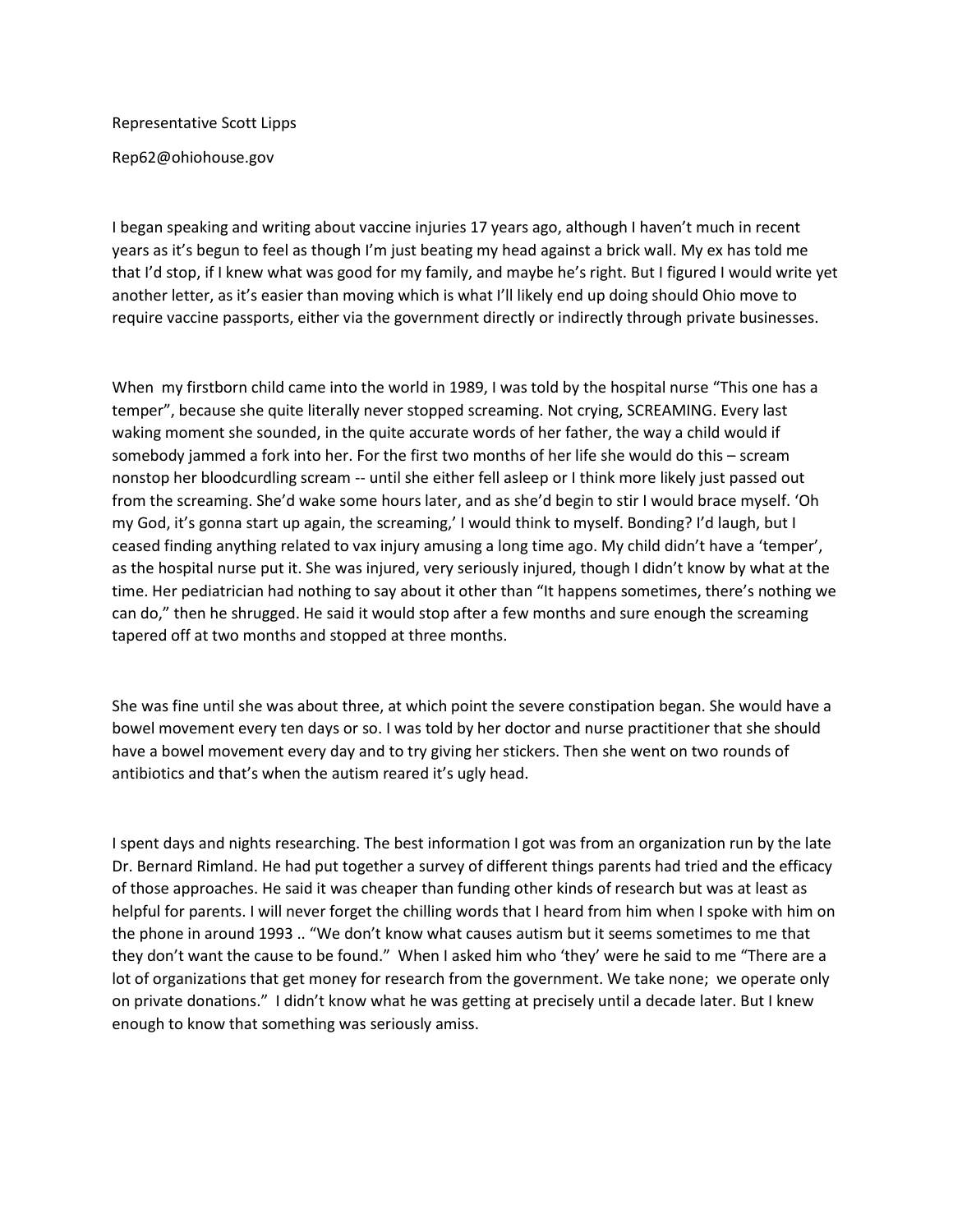I took my daughter off of milk and casein, as Dr. Rimland suggested. She improved greatly and was mainstreamed in school.

It wasn't until ten years later, when this same child was doing a science report on porphyria, that I learned of vaccine injuries. While researching the topic she'd been assigned, she said to me one day "Mom I think I might have lead poisoning, can I get tested?" I told her it was unlikely. She said "Well then I think I might have mercury poisoning." And I said "Sheesh where do you come up with this stuff?" and blew off that remark. I believe I did have her tested for lead poisoning and it came up negative. I also mentioned my daughter's comment about mercury poisoning to another mother. When I asked this woman "So on earth would a person even get mercury poisoning, anyway?" she told me "Vaccines."

It was the reaction I got from doctors, a minister (who is also an in-law), leaders of autism 'support' groups, and especially the main stream media that convinced me I was right about vaccines being harmful. People who have nothing to hide do not work so desperately to censor others. The science behind the notion didn't seem all that complicated either (though nobody ever seemed to want to discuss science, they only seemed to want desperately to silence me when I would broach the topic of vaccine injury). I have an engineering degree and spent three years towards getting a biology degree before switching to engineering, and while I don't understand a great deal about the research of peer reviewed studies, I understood enough to see that things weren't adding up.

I also learned early on that parents couldn't sue in a true court. That since the passage in 1986 of the National Childhood Vaccine Injury Act by the US congress, parents of vaccine injured children were denied justice through the court system. Which, it seemed obvious to me, was great for the pharmaceutical companies making the shots because if vaccine advocates had showed up in the average courtroom with the same sorts of (mostly nasty ad hominem) arguments I'd been listening to for years, they wouldn't have stood a chance in my opinion.

It wasn't just doctors, health officials and the main stream media that seemed desperate to silence my talk of vaccine injuries. It was also family. I haven't spoken with my sister in law, a 'Christian' minister, in about seven years. Seven years ago was when she not only censored one of my comments on her facebook page, but then pretended the censorship didn't happen. My brothers as well refused to hear anything I had to say about the topic. Even the father of my children demanded that I shut up about it. We went to marriage counseling. Unfortunately the federally subsidized (Federal Employee Health Benefit System insurance .. my ex was a civil servant) and I later learned divorced marriage counselor didn't want me discussing what was inarguably the biggest thorn in my marriage – my refusal to stop speaking out about vaccine injuries.

I'd felt as though I was living in a nightmare all of those years, but it was nothing compared to what was to come. When my son became an adolescent he went through a period of severe parental alienation.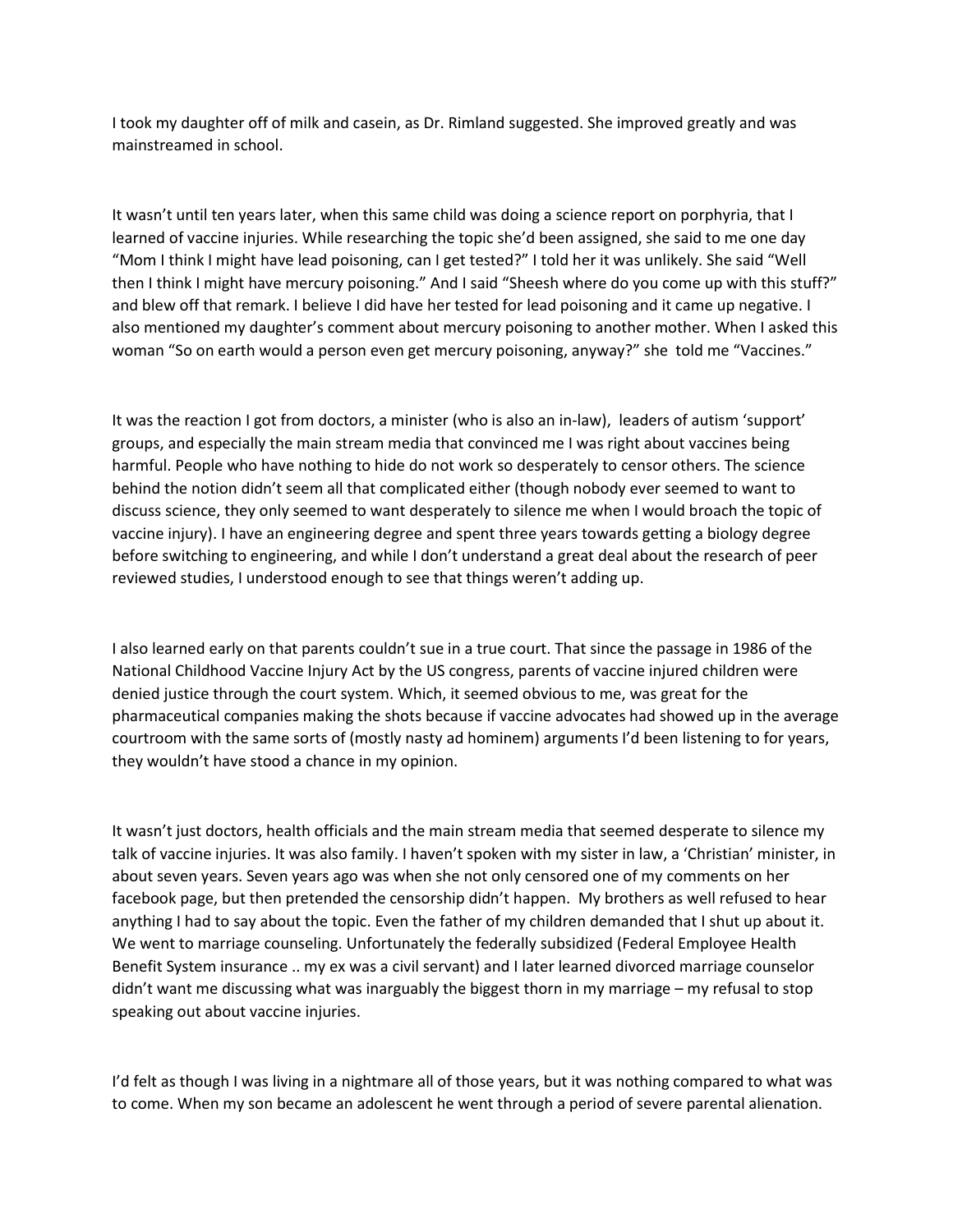He was diagnosed with depression as a teen and then prescribed prescription medication when he was 17. I had no idea until after he'd started taking Abilify that he'd been given marketing material by his doctor. The illegal marketing material – an 'information' flyer with a drawing at the top of smiling children dressed for baseball, all with their arms around each other's shoulders and a puppy in front. My son, who was eventually diagnosed with aspergers, wanted desperately to make friends. Their ILLEGAL (It doesn't matter when a drug maker does something illegal. They simply pay the fine. They factor it in as one more cost of doing business, and continue on with selling their poisons) – marketing material no doubt had him convinced that these pills would help with that. I had my concerns about psychiatric medications, having heard many stories of children who started on one drug but a few years later were taking many drugs, and weren't improving. I told myself I wouldn't let that happen. I did let it happen, though. Five years later and while on four additional drugs, my son took his own life at age 22.

My son's father, my husband, later told me that the doctor had told him "It's not so much a a science as an art", these drugs they prescribe. Pretty hideous artwork if you ask me. I was also told by her, when I spoke with her after his death, that she'd be happy to refund the money my husband had spent for his treatment.

I've seen this coming for a decade an a half. I've told people "It's not going to stop with the vaccine injured." These drug companies have grown so bloated with money and power they've had to extend their abuse to the general population. It's kind of hard for me to care much about the general population, given the response I got from most people when I'd tried to speak out about vaccine injuries.

My signature tag is my website. I created it early on when I first learned about vaccine injuries. I think the most interesting part is the link to the interview of the former head of the National Institute of Health, the late Dr. Bernadine Healy. In the interview she says that we actually can't say that vaccines are safe. Few have ever seen or heard of this interview. That's because this is the sort of information that is never aired on tv. Between prescription drug commercials.

A few years ago I watched with horror what happened in California, as exemptions were stripped from parents. With the passage of SB277, religious and philosophical exemptions were denied but parents were told it would be okay because doctors would still be able to grant medical exemptions. Then came SB276, which limited the number of exemptions a doctor could provide. Parents began to leave California in droves, in order to save their children from further harm. I never thought I would see the day when something much too similar would happen here in Ohio.

I've always been one to allow for freedom. The Constitution is supposed to protect our God-given rights. The right to bodily autonomy certainly seems to me to be one of if not the most important. I can't understand how it is that so many who advocate for 'my body my choice' when it comes to the right to